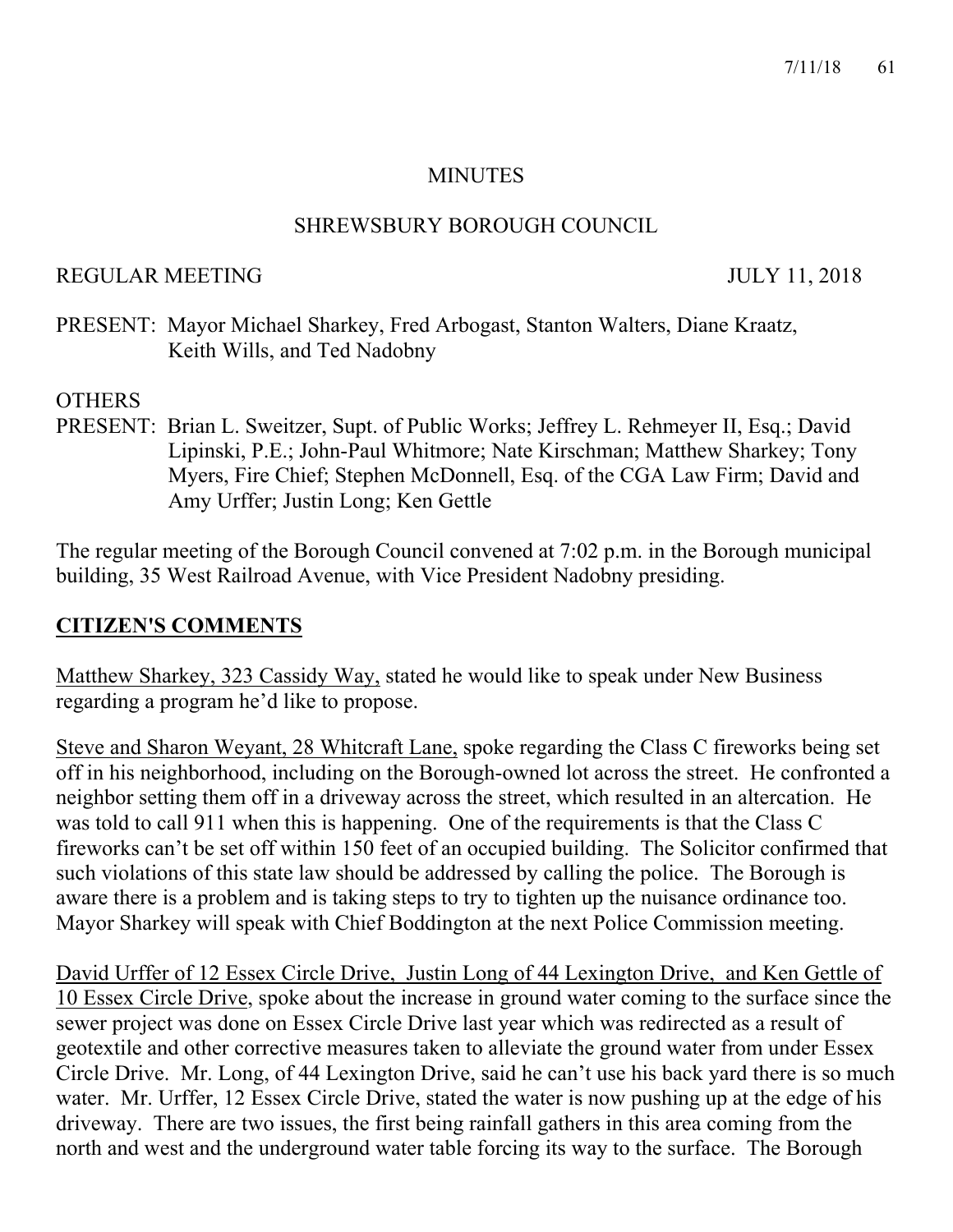will look at ownership of the swales and existing easements, explore how to modify the area to improve the situation, and then how to proceed.

F. Arbogast moved to authorize Supt. Sweitzer to look at the area and to come up with some possible solutions.

D. Kraatz seconded. The motion carried with all voting in favor.

### Executive Session

An executive session was called at 7:36 p.m. to discuss identified litigation and a real estate matter. The meeting was reconvened at 8:27 p.m.

# **APPROVAL OF MINUTES**

The minutes of the June 13 meeting were amended as follows: Under Southern Regional Police Department the correction will be that three police officers will be hired, two will be trained to be school resource officers and the third is to replace an officer who had resigned.

- S. Walters moved to approve the June 13 minutes as amended.
- K. Wills seconded. The motion carried with all voting in favor.

# **APPROVAL OF EXPENDITURES AND REPORT OF ACCOUNTS**

F. Arbogast moved to approve the bill list for June: general account numbers 2149 thru 2193; water account: check numbers 1421 thru 1431; sewer account: check numbers 1260 thru 1268; highway aid: check numbers 938 and 939.

K. Wills and D. Kraatz seconded. The motion carried with all voting in favor.

# **APPROVAL OF PAYROLL REGISTER**

- F. Arbogast moved to approve the June 4 and 18 payroll registers.
- S. Walters seconded. The motion carried with all voting in favor.

# **SUBDIVISION AND LAND DEVELOPMENT BUSINESS**

95 East Forrest Avenue Preliminary/Final Subdivision and Land Development plan extension up July 19, 2018 and Request for Withdrawal

The owner has asked that the plan filed on 4/26/17 be withdrawn since another plan is in process involving the adjacent parcel.

D. Kraatz moved to approve withdrawal of the preliminary/final plan.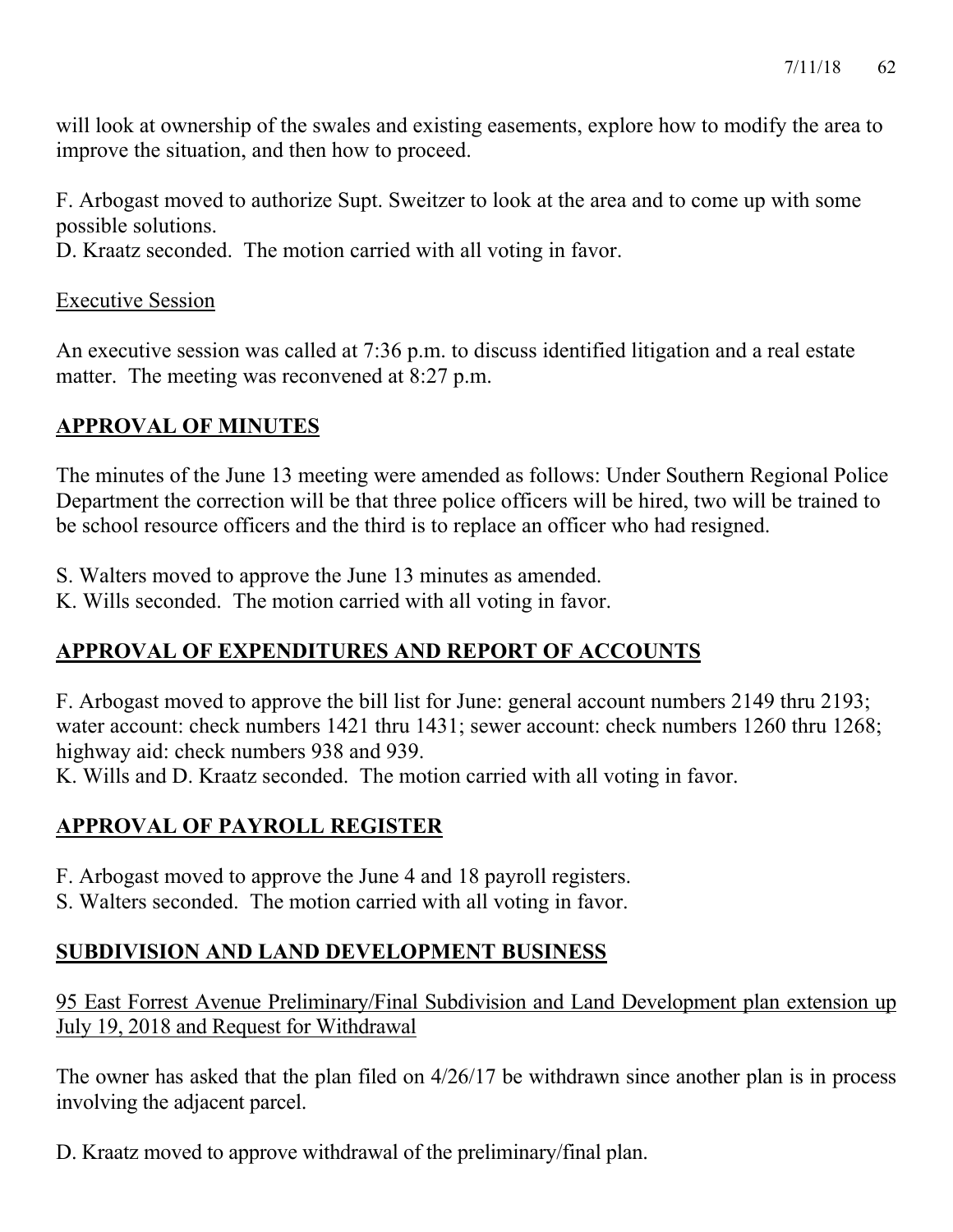F. Arbogast seconded. The motion carried with all voting in favor.

### Eitzert Farms Subdivision of Lot 53

The plan was tabled by the Planning Commission on June 25. A request for an extension until September 13, 2018, was received.

D. Kraatz moved to grant the extension of the plan until September 13, 2018. K. Wills seconded. The motion carried with all in favor.

### **Codes Enforcement**

There were eight permits issued in June.

### **Southern Regional Police Department** – Mayor Sharkey

The Commission hasn't met since the last Council meeting but three conditional offers were sent to the prospective new hires.

### **Water & Sewer** – T. Nadobny/Supt. Sweitzer

### New Freedom Borough Proportionate Share Payments

The amount due on August 1 for the third quarter proportionate share report is \$221,924.00. The Borough share would be 57.8% or \$128,272.07.

F. Arbogast moved to pay New Freedom Borough the Borough's share (57.8%) of the full amount billed for the third quarter proportionate share invoice in the amount of \$128,272.07. S. Walters seconded. The motion carried with all voting in favor.

### Sewer Capacity Study

Eng. Lipinski is continuing to work on the draft report.

### Sewer Meter Relocation

The meter was relocated to a manhole in a ten-inch pipe behind the Case and Keg on East Forrest Avenue to determine if the pipe is large enough to handle future sewer flows. The pipe will be replaced during the Exit 4 upgrades and Gannett Fleming will be submitting the proposal in July.

### Shrewsbury/Hopewell Township and EDU Meetings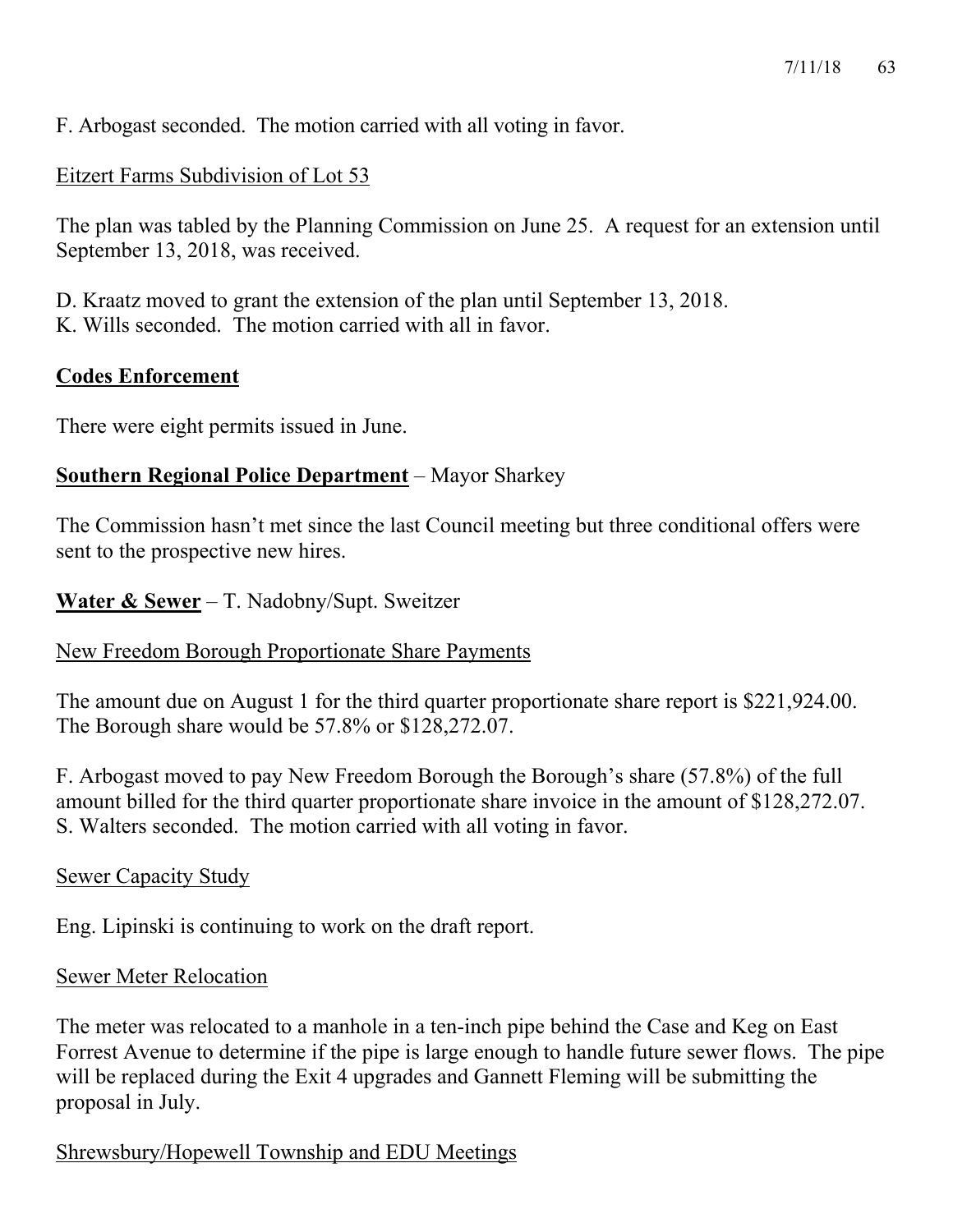The last meeting was on June 4 and no meetings are scheduled at this time.

### Shrewsbury Fire Company Carnival Pump

The pump that handles flow from the food stands at the carnival failed Thursday night. On Friday, the Public Works Department, Miller's Septic Service, and Gemmill's Plumbing disassembled and cleaned the pump. The final invoices will be less than \$250.00 for materials and labor.

D. Kraatz moved that the Borough pay the invoices for Miller's Septic Service and Gemmill's Plumbing up to \$250.00.

K. Wills seconded. The motion carried with all voting in favor.

### **Public Roads & Lighting** – M. Sharkey

### Traffic Calming

Patrick Wright from LTAP is available to help begin the start-up of the Committee. The first meeting will be held on Tuesday, July 31 at 7:00 p.m.

### Apple Tree Development Swale

The Public Works Department finished the swale to protect the Wineberry Drive residents from storm water runoff and they are satisfied. The developer was billed \$2,203.50.

### North Main Street Curb

Verizon relocated its phone line and removed the poles on North Main Street and the curbing work was begun.

### **Public Lands, Buildings and Finance** – F. Arbogast

No report.

### **ENGINEER'S REPORT**

### 2018 DCED Grant

The grants will be awarded in July and no work can start on the water lines until the grant is awarded or denied.

### Apple Tree Court Development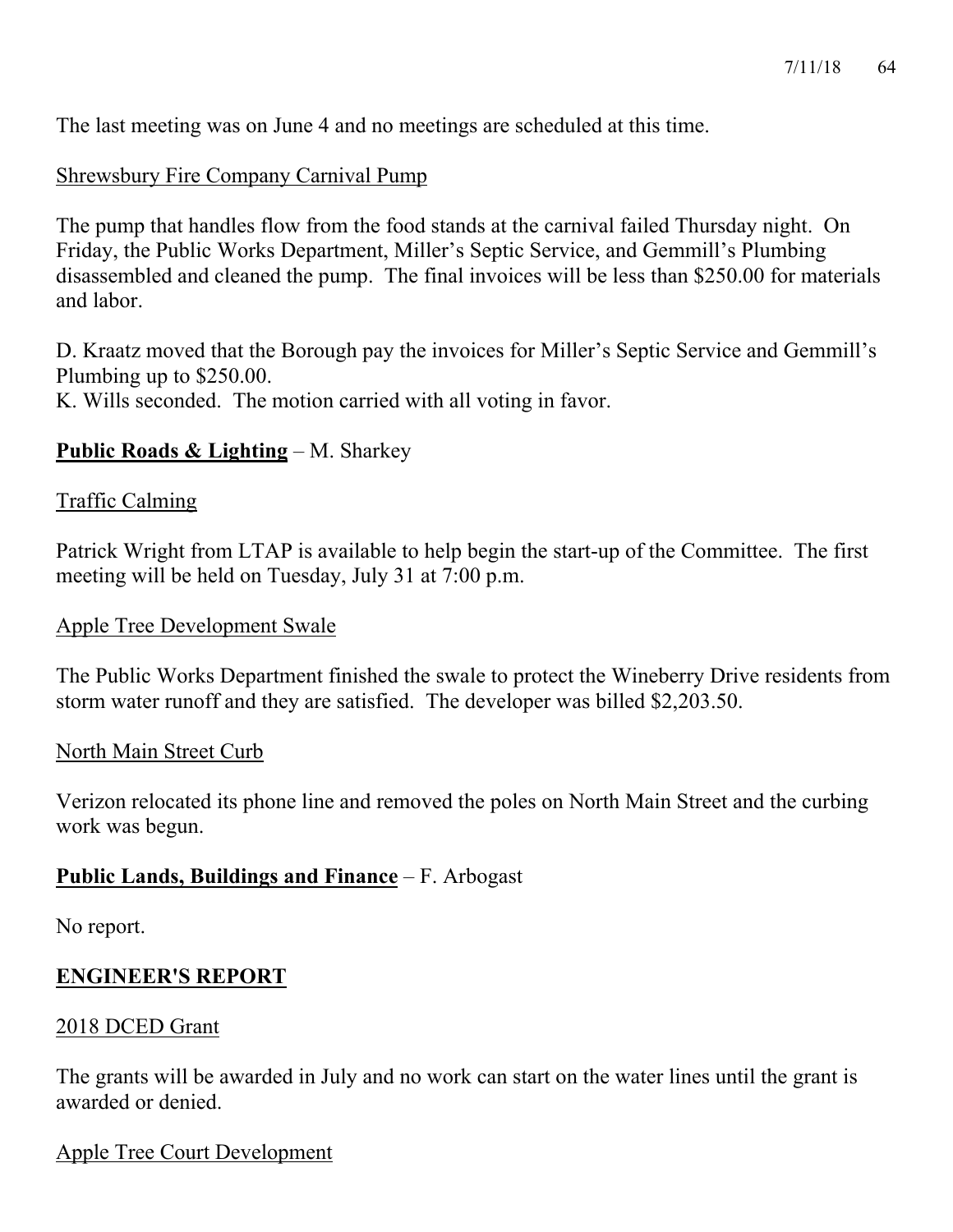Eng. Lipinski did a walk through with the developer to get ready for the Borough to adopt the public improvements. He marked several items that have to be repaired prior to the laying of the final wearing course. Supt. Sweitzer will televise the sanitary and storm sewers. If the developer cannot meet the October 1 liquid fuels deadline for street adoption, she will ask that the Borough maintain the road this winter and pay the Borough the amount that it would have received under liquid fuels.

### Deer Creek Pump Station Wet Well Expansion

The bid rejection letters were sent and a time extension will be requested closer to the permit expiration date.

### Meadow Well Permit

Eng. Lipinski awaits the response from the U.S. Fish & Wildlife Service asking for clearance from the Pennsylvania Natural Diversity Inventory hit for Bog Turtles.

### 2018 Street Bids

There was one bidder for the labor and one bidder for the materials:

| Contract #1 South Hill Street:           | <b>Kinsley Construction</b> | \$82,413.00 |
|------------------------------------------|-----------------------------|-------------|
| Contract #2 Onion Boulevard:             | <b>Kinsley Construction</b> | \$51,236.00 |
| Contract #3 Forrest Avenue and Tolna Rd. |                             |             |
| Base repair:                             | <b>Kinsley Construction</b> | \$65,528.00 |
| Contract #4 Superpave Materials:         | <b>York Materials Group</b> | \$88,061.25 |

Since the base repair for Forrest Avenue and Tolna Road came in considerably higher than anticipated, this contract will be rejected and the most needed areas will be done by obtaining three written quotes in compliance with bidding requirements. The Superpave materials costs should be reduced by around \$8,000.00 as well.

S. Walters moved to award Contract #1 in the amount of \$82,413.00 and Contract #2 to Kinsley Construction in the amount of \$51,236.00 and to award Contract #4 to York Materials Group at a price not to exceed \$80,000.00.

K. Wills seconded. The motion carried with all voting in favor.

S. Walters moved to reject Contract #3.

F. Arbogast seconded. The motion carried with all voting in favor.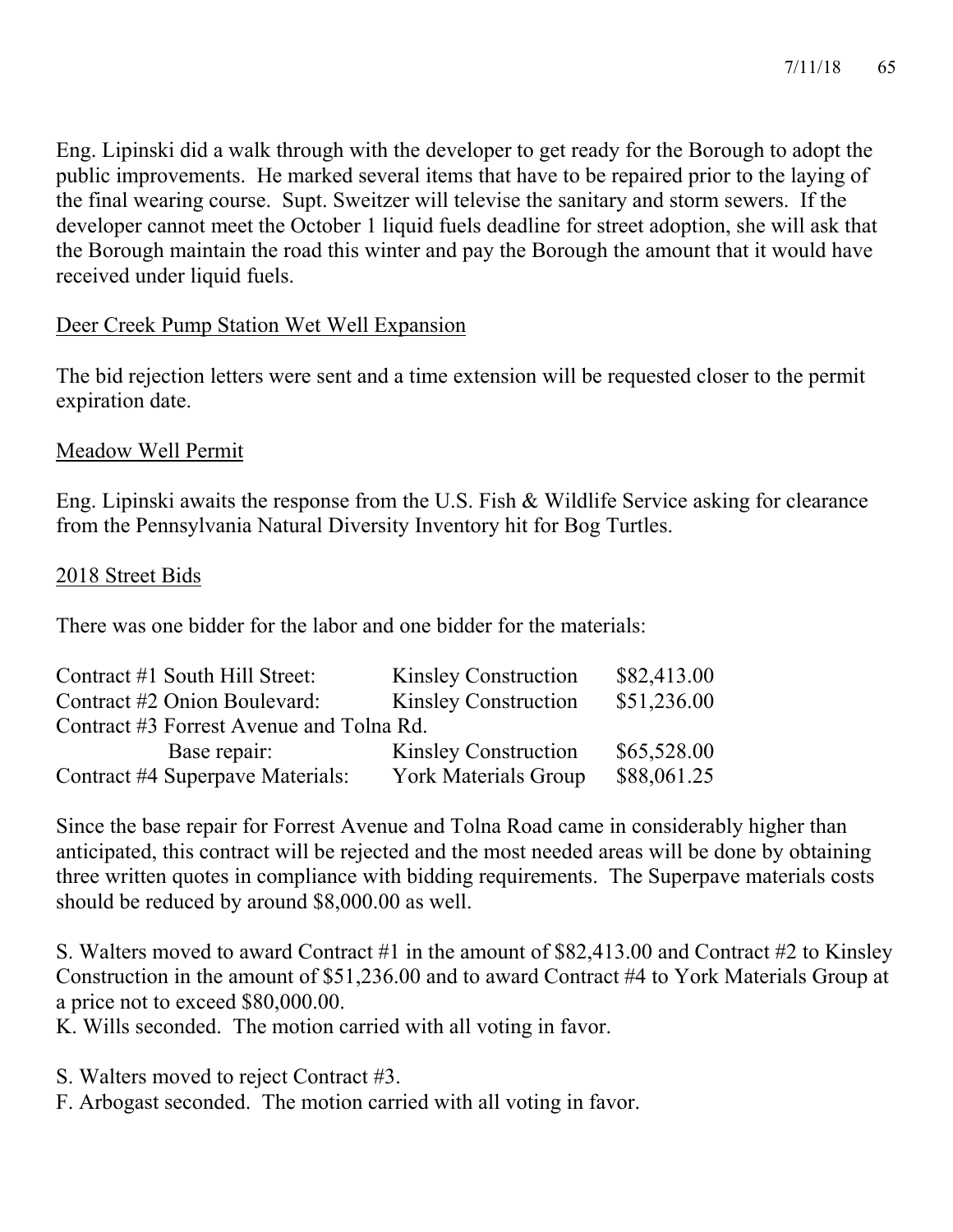#### 7/11/18 66

# **SOLICITOR'S REPORT**

### Kennel Issues

Sol. Rehmeyer presented a proposed update to the Zoning Ordinance to re-define kennels and to include regulations for same to be reviewed and discussed next month.

#### Solicitation Ordinance

Sol. Rehmeyer will prepare a resolution to the Ordinance to require applicants to submit an application no fewer than three weeks prior to the required date of approval. Also, if an applicant submits his or her own criminal background check, it should be done no more than four months prior to application submission.

Ordinance Number 2018-1 Authorizing Shrewsbury Borough Volunteer Fire Company to Seek Recovery of Costs Incurred when Responding to Incidents

F. Arbogast moved to adopt Ordinance 2018-1.

D. Kraatz seconded. The motion carried with all voting in favor.

### Resolution Number 2018-6 Appointing a Third Party Billing Company

- F. Arbogast moved to adopt Resolution Number 2018-1.
- S. Walters seconded. The motion carried with all voting in favor.

### Refuse Bid Specifications

Sol. Rehmeyer presented sample bid sheets showing the options for bidding. There was discussion, and he received guidance for finalizing the draft specifications.

### **Public Safety, Welfare and Personnel** – F. Arbogast

#### Road Closure

Steltz Road will be closed for 105 days for bridge repair just north of Keeney Mill Road and the detour is Bowser School Road and Ingham Road.

### SCEMA Meeting

The Emergency Operations Plan was sent out for review and will be adopted at the August Council meeting.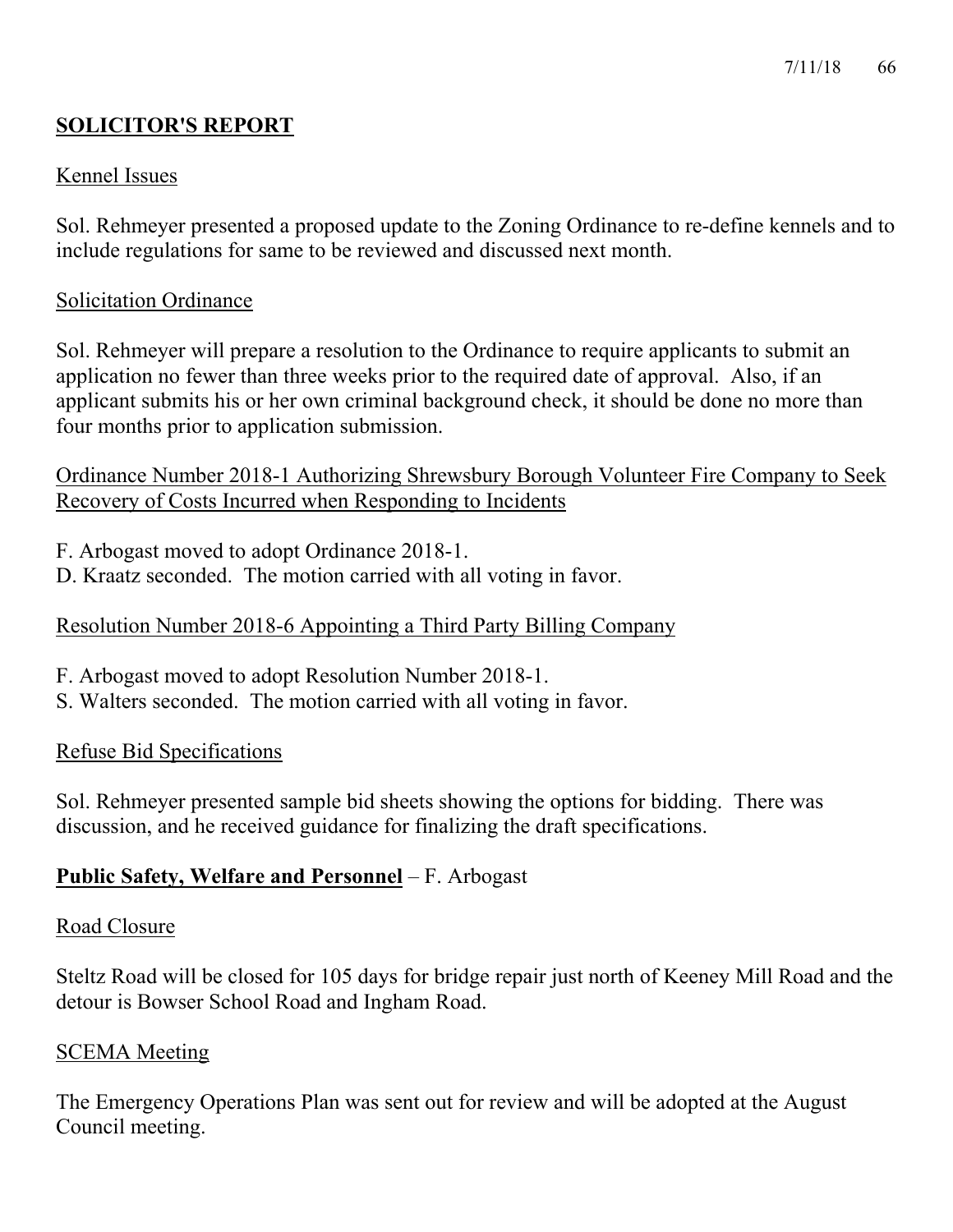### Tax Credit for Fire Fighters

Mayor Sharkey will check with the director of the York Adams Tax Bureau on the legislation. The Township contacted us, New Freedom and Glen Rock Boroughs to perhaps allow the credit as a collective effort.

### **Secretary's Report** – C. Bosley

### **York Adams Tax Bureau** – M. Sharkey

The next quarterly meeting is at the end of this month.

### **UNFINISHED BUSINESS**

Issue Control Sheet

2019 Road Work

The work should be advertised in March for April approval.

### Curbing/Driveway Ramps

S. Walters submitted a partial list of driveways where an alteration was done.

### Sidewalks

A meeting was held with Rep. Kristin Phillips-Hill. Her office is directing the Committee to apply for a PennDOT Multimodal grant. Supt. Sweitzer said there is a resident who writes grants who is interested in helping the Committee.

### **NEW BUSINESS**

### Planning Commission Resignation

Tamara Hatcher is not interested in being re-appointed and has resigned. The Secretary was asked to advertise the position.

### Matthew Sharkey

Matt presented Council with the idea of the Junior Council person program where at least two junior or senior high school students would serve as volunteer members. Council was receptive to the idea.